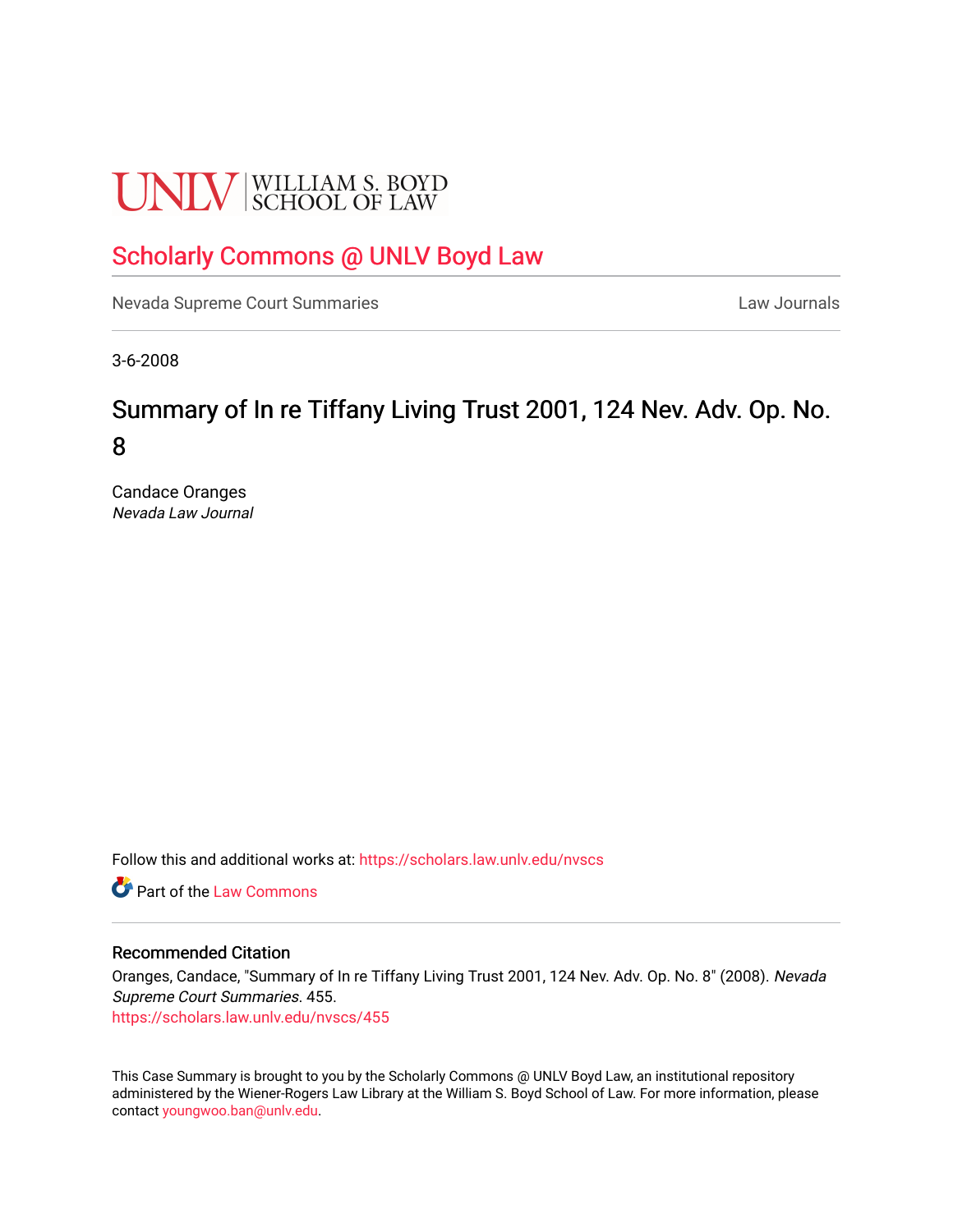### *In re Tiffany Living Trust 2001***, 124 Nev. Adv. Op. No. 8 (March 6, 2008)[1](#page-1-0)**

## **ESTATE PLANNING – UNDUE INFLUENCE, NEVAD RULES OF PROFESSIONAL CONDUCT, CONSTRUCTIVE TRUSTS**

#### **Summary**

Consolidated appeals from district court orders in a trust proceeding that found no undue influence in naming the attorney as the primary beneficiary of an estate and found Nevada's Rules of Professional Conduct do not give rise to a private right of action, and which dismissed the civil action for constructive trust.

#### **Disposition/Outcome**

Affirmed. The Nevada Supreme Court first held that an attorney, whose law firm partner prepares an estate plan for a client, who names the attorney as a beneficiary, must overcome the presumption of undue influence by demonstrating clear and convincing evidence. Here, the Court held clear and convincing evidence demonstrates that the client in this case was not unduly influence in naming the attorney as the primary beneficiary of her estate. Second, the Court held violations of Nevada's profession conduct rules do not give rise to a private right of action. Finally, the Court determined the district court did not err in dismissing the civil action for constructive trust that was instituted after the trust proceedings had taken place.

#### **Factual and Procedural History**

These consolidated appeals concern the estate of Jane Tiffany who, to avoid probate, established a living trust within which she could place all of her assets. Before arranging the living trust, Jane quitclaimed her house to appellant Josephine Ricks and to herself as joint tenants with right of survivorship.

 Kenneth A. Woloson prepared the estate plan. Woloson was a law firm partner of Jane's friend, and respondent, attorney Phillip J. Dabney. During its preparation, Josephine agreed to Jane's request to quitclaim her interest in the house to the trust based on the alleged understanding that Josephine would receive the house upon Jane's death.

 In executing her living trust, Jane listed Dabney as the beneficiary of her house. After Jane's death, Josephine's husband, appellant William Ricks, attempted to overturn Jane's designation of Dabney as a beneficiary of the estate by arguing that it was a product of undue influence, as Dabney's law partner had prepared the estate plan. However, the district determined Dabney successfully rebutted the presumption of undue influence.

 Subsequently, Josephine instituted an action for relief in her favor, in the form of a constructive trust that consisted of Jane's house. Dabney moved to consolidate this action with the trust proceeding, already on appeal, and to dismiss it. The district court granted Dabney's motions to consolidate Josephine's action with the trust proceeding. The court also dismissed Josephine's action based on her failure to file a creditor's claim during the trust proceeding. Additionally, the court determined Josephine had "had her day in court" because she had

 $\overline{a}$ 

<span id="page-1-0"></span><sup>&</sup>lt;sup>1</sup> By Candace Oranges.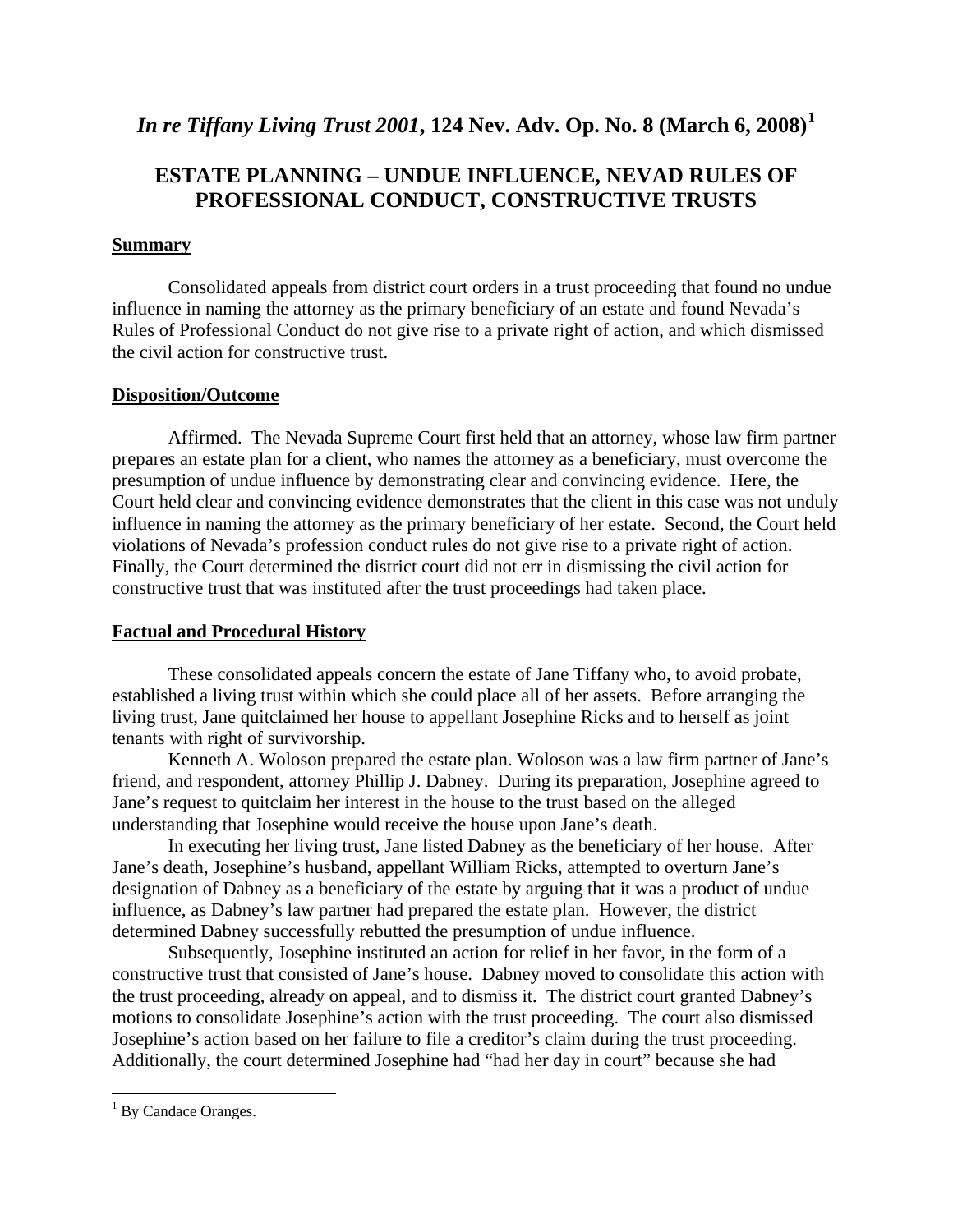previously filed a notice of lis pendens during the trust proceeding. These consolidated appeals followed.

#### **Discussion**

In this consolidated appeal, the Court considered (1) whether Dabney successfully rebutted the presumption of undue influence arising from his law firm partner's preparation of Jane's living trust, which named Dabney as the beneficiary of Jane's house; (2) whether a violation of SCR 158 provided a private right of action to set aside Jane's living trust; and (3) whether the district court erred in dismissing Josephine's constructive trust action.

#### **Undue Influence**

The Court determines that the attorney, Woloson, prepared the living trust according to Jane's instructions and desires, which were not a product of Dabney's undue influence. A presumption of undue influence arises when (1) a fiduciary relationship exists; and (2) the  $\frac{1}{2}$  $\frac{1}{2}$  $\frac{1}{2}$  fiduciary benefits from the transaction in question.<sup>2</sup> A presumption of undue influence arose because a fiduciary relationship existed between Dabney and Jane, as Dabney's law firm partner prepared Jane's living trust. Furthermore, Dabney, as the fiduciary, benefitted from the relationship because he was the beneficiary of Jane's house.<sup>[3](#page-2-1)</sup>

 With respect to fiduciary relationships, from which an attorney obtains a business advantage from a client, the Court noted an attorney must rebut a presumption of impropriety by a showing of clear and satisfactory evidence.<sup>[4](#page-2-2)</sup> "Clear and satisfactory" is equivalent to "clear and convincing" evidence.<sup>[5](#page-2-3)</sup> Therefore, irrespective of terminology, this heightened standard must eliminate any serious doubt about the correctness of the conclusions drawn from the evidence.<sup>[6](#page-2-4)</sup> The Court finds this standard consistent with Nevada's case law, which requires an attorney when dealing with a client for his benefit, to demonstrate "by a higher standard of clear and satisfactory evidence that the transaction was fundamentally fair and free of professional overreaching."<sup>[7](#page-2-5)</sup> The district court properly found Dabney had rebutted the presumption of undue influence with clear and convincing evidence. Accordingly, the Court concludes the evidence supports the district court's finding of no undue influence.

#### **Violation of SCR 158**

 $\overline{a}$ 

The Court rejected William's argument that the district court should have set aside Jane's living trust because Dabney and Woloson violated SCR 158. Before the legislature repealed SCR 158(3), the rule provided "a lawyer shall not prepare an instrument giving the lawyer or a person related to the lawyer as parent, child, sibling, or spouse any substantial gift from a client,

<span id="page-2-0"></span><sup>&</sup>lt;sup>2</sup> See Peardon v. Peardon, 65 Nev. 717, 767, 201 P.2d 309, 333 (1948) (holding that the doctrine of undue influence "reaches every case, and grants relief 'where influence is acquire and abused, or where confidence is reposed and betrayed' . . . but is applied when necessary to conveyances, executory and executed contracts, and wills"). <sup>3</sup> *See* Nev. R. Prof. Conduct 1.8 (formerly SCR 158(3), 160(1)).

<span id="page-2-2"></span><span id="page-2-1"></span><sup>&</sup>lt;sup>4</sup> In re Singer, 109 Nev. 1117, 1120-21, 865 P.2d 315, 317 (1993).<br><sup>5</sup> See, e.g., Cora v. Strock, 441 N.W.2d 392, 395 (Iowa Ct. App. 1989).

<span id="page-2-5"></span><span id="page-2-4"></span><span id="page-2-3"></span><sup>&</sup>lt;sup>6</sup> See M.L.J. v. Johnson, 121 S.W.3d 378, 380 (Tenn. Ct. App. 2003).<br><sup>7</sup> Williams v. Waldman, 108 Nev. 466, 472, 836 P.2d 614, 618 (1992) (citing Davidson v. Streeter, 68 Nev. 427, 440, 234 P.2d 793, 799 (1951); *Moore v. Rochester W. M. Co.,* 42 Nev. 164, 176, 174 P. 1017, 1021 (1918)).